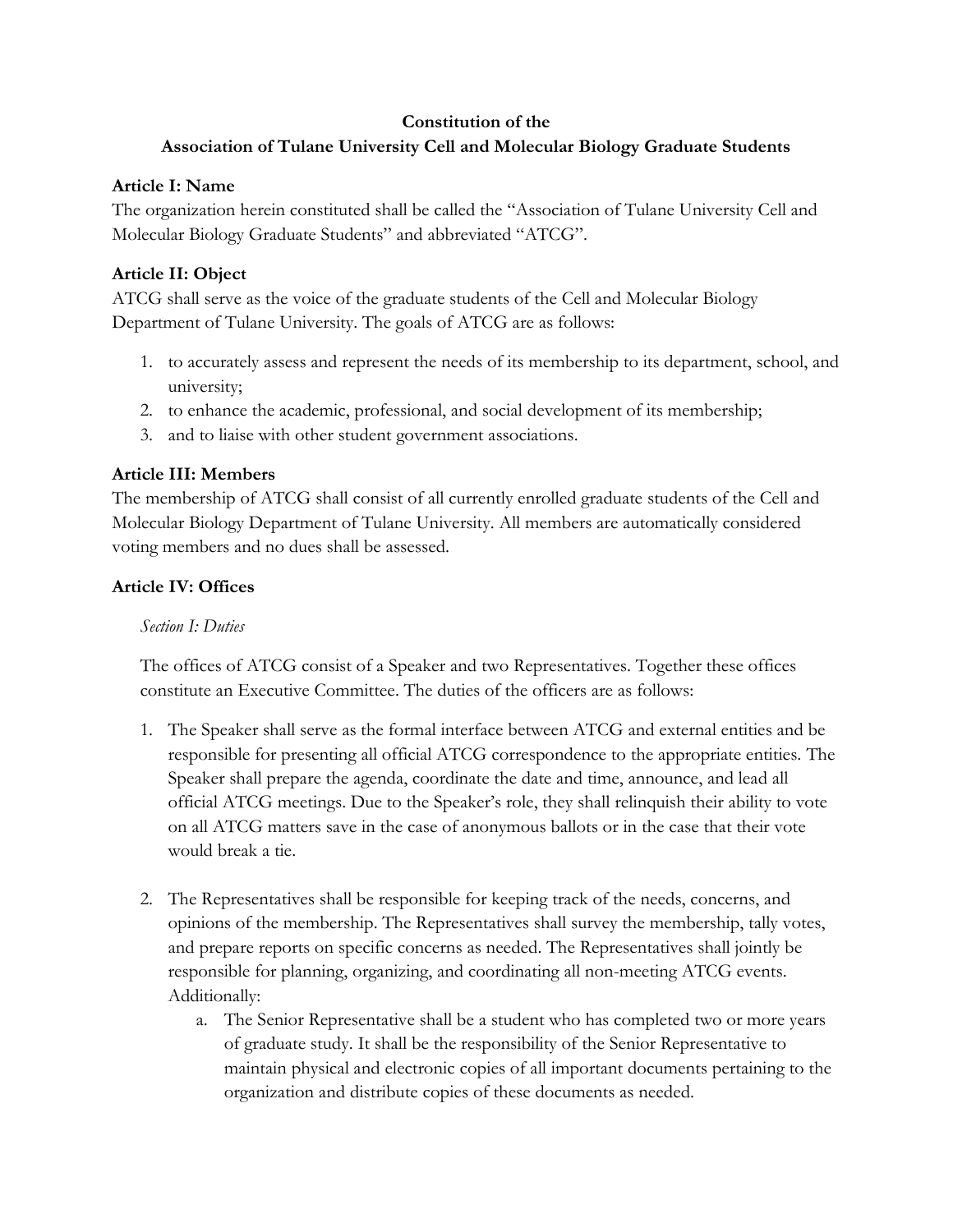- b. The Junior Representative shall be a student who has completed two or fewer years of graduate study. It shall be the responsibility of the Junior Representative to take minutes at ATCG meetings as well as maintain an up to date roster of the membership with phone and e-mail contact information.
- 3. In order to encourage honest discussion, all officers have a duty to protect member anonymity. All needs, concerns, opinions, etc. privately expressed by any member to any officer shall be considered anonymous unless the officer obtains explicit permission otherwise from that member.
- 4. By default, the officers of ATCG shall also serve as the departmental representatives to the Graduate Studies Student Association (GSSA).

### *Section II: Elections & Eligibility*

All officers shall be elected for a one year term (June-May). Elections shall be by anonymous ballot at the second scheduled ATCG meeting of the Spring semester. To be eligible for nomination members must affirm that they are capable of fulfilling the duties of the office to which they are nominated and that they do not intend to graduate within the elected term.

### *Section III: Impeachment and Special Elections*

Officers failing to fulfill their duties may be impeached by a two-thirds majority anonymous ballot at any meeting, and a new officer should be elected to replace them immediately. In the event that any office becomes/remains vacant, it falls upon the remaining officers to fulfill the duties of that office and call for a special election to fill the vacant office in a timely fashion. In the event that all offices are vacant, the membership shall be compelled to call for a meeting, appoint an election moderator, and fill the offices.

### **Article VI: Committees**

This constitution provides for the formation of an Executive Committee consisting of the three officers of ATCG. The Executive Committee is empowered to call for the creation of specific subcommittees as needed to serve the interests of the membership.

The Executive Committee shall meet and correspond informally throughout the year to work towards the objectives listed in Article II. All sub-committees shall meet on their own schedule to discharge their duties in a timely fashion.

### **Article V: Meetings**

ATCG shall routinely hold meetings twice a semester. The first meeting must be held within the first six weeks of the semester. The second meeting must be held within the last six weeks of the semester. The Executive Committee may schedule additional meetings as necessary. Notification must be sent out to all members at least two weeks prior to a meeting. There shall be no formal quorum requirement for the meetings apart from the attendance of the Executive Committee.